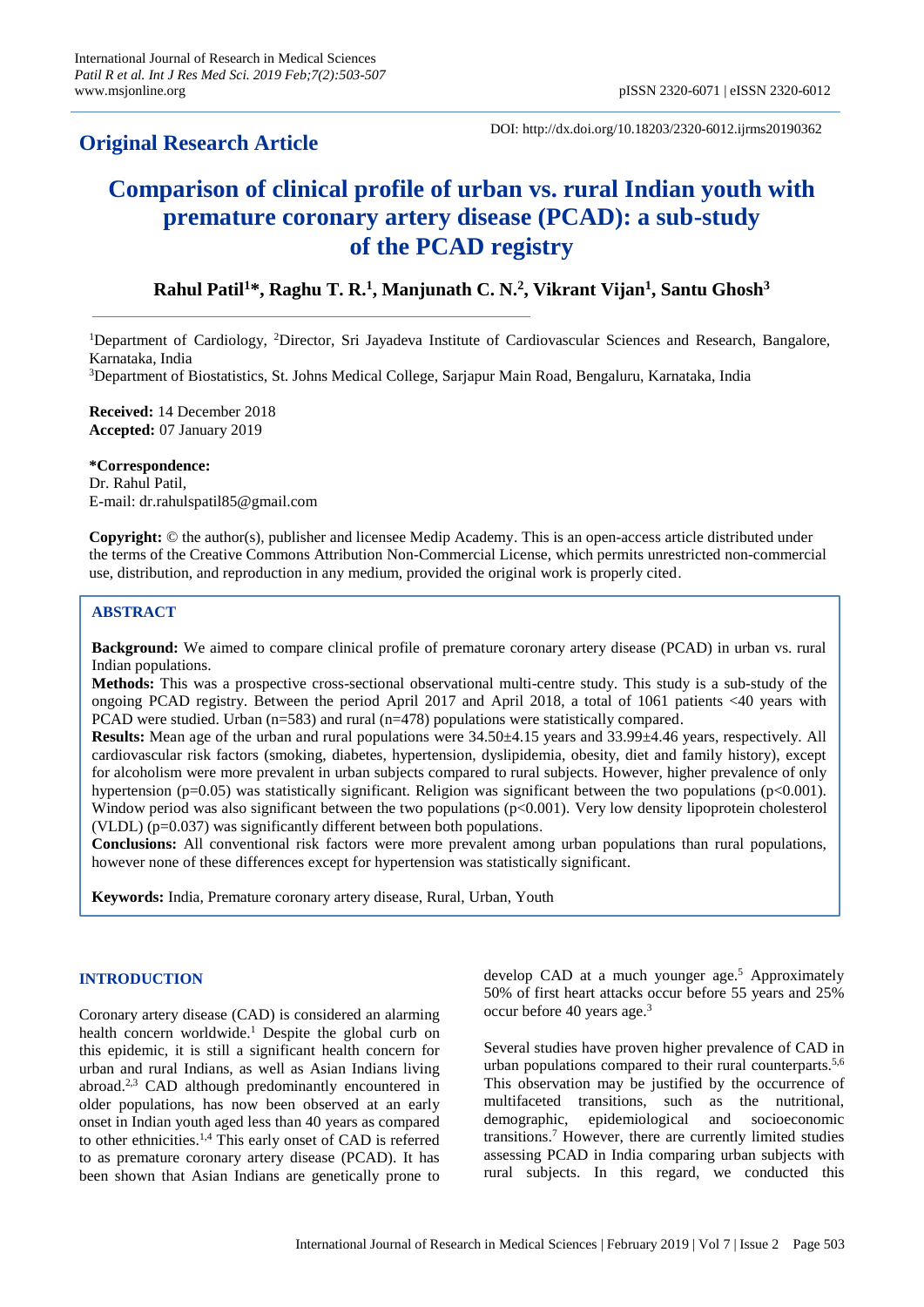observational cross-sectional study to compare clinical profiles of PCAD in urban vs. rural Indian populations.

#### **METHODS**

This was a prospective cross-sectional observational multi-centre study. This study is a sub-study of the PCAD registry (CTRI/2018/03/012544). Between the period April 2017 and April 2018, a total of 1380 patients with PCAD were recruited in the PCAD registry. The inclusion criteria for present sub-study were: (i) age  $\leq 40$ years and (ii) patients admitted for ischemic heart disease proven by documented acute coronary disease (ACS) or chronic stable angina with documented evidence of coronary artery disease (CAD). Exclusion criteria were (i) myocarditis/cardiomyopathies/pulmonary embolism; (ii) previous diagnosis of CAD; and (iii) ongoing medications such as antiplatelet or statins. Accordingly, 1061 patients fulfilled the inclusion criteria for this substudy and were examined. Of the 1061 patients, 583 (54.9%) and 478 (45.0%) were urban and rural area residents, respectively. All patients gave their written informed consent prior to the start of the study. All study procedures were approved by the local Institutional Ethics Committee.

#### *Study procedure and data collection*

Details of the patient's clinical, laboratory and angiographic profile were documented on admission to the tertiary-care centre. Patients were managed according to their diagnosis, preference and availability of health insurance. Treatment was decided in accordance to the current American College of Cardiology/American Heart Association (ACC/AHA) guidelines for ACS management. All modalities such as thrombolysis, primary percutaneous coronary intervention (PCI), facilitated PCI and anticoagulation followed by diagnostic elective coronary angiography were available depending on presentation.

#### *Statistical analysis*

Continuous variables are expressed as means with standard deviations and categorical variables as counts and percentages. Continuous variables were compared with Student's t- test or Mann-Whitney U test. Categorical variables were compared with Chi-square test or Fisher exact test. A p value of  $\leq 0.05$  was considered statistically significant. All statistical analysis was done using R statistical software (R core team, 2018) program, version 3.5.1., released under the GNU General Public License (GPL), version 2 and published by the Free Software Foundation. 8

#### **RESULTS**

A total of 1061 patients were observed. The study comprised of 583 (54.9%) and 478 (45.0%) urban and rural area subjects, respectively. Hence, the ratio of urban to rural patients was 5.5:4.5. The mean age of the study population was comparable for urban (34.50±4.15 years) and rural areas (33.99±4.46 years). The urban and rural residents comprised of 543 (51.2%) and 436 (41.1%) males, respectively. Risk factors such as diabetes  $(p=0.086)$  and hypertension  $(p=0.05)$  were numerically higher in urban subjects compared to their rural counterparts.



#### **Figure 1: STEMI window period (urban Vs rural).**

#### **Table 1: Distribution of qualitative variables among urban and rural subjects.**

| <b>Characteristics</b>               | Urban,<br>$n = 583$ | Rural,<br>$n=478$ | $\mathbf{p}$<br>value |
|--------------------------------------|---------------------|-------------------|-----------------------|
| Male, $n$ $(\%)$                     | 543 (51.2%)         | 436 (41.1%)       | 0.292                 |
| Smoker, n (%)                        | 305 (52.3%)         | 238 (49.8%)       | 0.385                 |
| Diabetes mellitus,<br>$n$ (%)        | 88 (15.1%)          | 54 (11.3%)        | 0.086                 |
| Hypertension, n (%)                  | 80 (13.7%)          | 46 (9.6%)         | 0.05                  |
| Dyslipidemia                         | 74 (12.7%)          | 48 (10.0%)        | 0.211                 |
| Obesity                              | 62 (10.6%)          | 37 (7.8%)         | 0.141                 |
| Alcoholism, $n$ $(\%)$               |                     |                   |                       |
| Chronic                              | 40 (6.9%)           | 44 (9.2%)         | 0.213                 |
| Occasional                           | $37(6.3\%)$         | 95 (19.9%)        |                       |
| Diet, $n$ $\left(\frac{9}{6}\right)$ |                     |                   |                       |
| Vegetarian                           | 37 (6.3%)           | 41 (8.6%)         | 0.205                 |
| Non-vegetarian                       | 546 (93.7%)         | 437 (91.4%)       |                       |
| Family history, n<br>(% )            | 89 (15.3%)          | 58 (12.1%)        | 0.168                 |
| <b>Religion</b>                      |                     |                   |                       |
| Christian, n (%)                     | $12(2.0\%)$         | $2(0.4\%)$        |                       |
| Hindu, $n$ $(\%)$                    | 462 (79.2%)         | 431 (90.2%)       | < 0.001               |
| Muslim, $n$ $(\%)$                   | 109(18.7%)          | 45 (9.4%)         |                       |

Other cardiovascular risk factors such as smoking, dyslipidemia, obesity, alcoholism, diet and family history were also not significantly different among the two groups. Religion difference was significant between the two populations (p<0.001). Window period was significant between the two groups  $(p<0.001)$ . Window period of urban and rural subjects is given in Figure 1. The distribution of qualitative variables among urban and rural subjects is detailed in Table 1.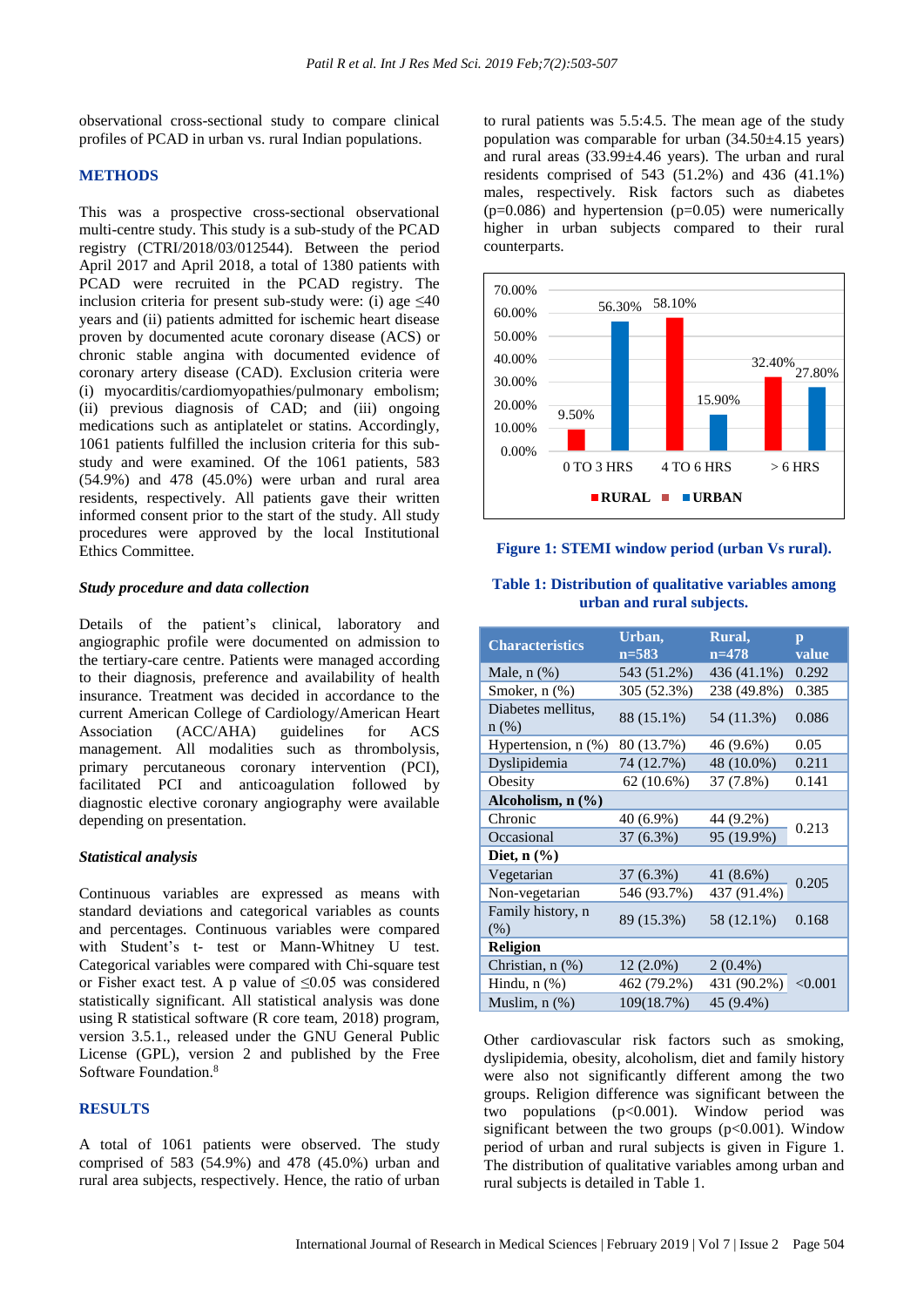Age (p=0.045) was significantly different between urban and rural subjects. Mean very low-density lipoprotein cholesterol (VLDL) levels (p=0.037) was significantly higher in urban subjects than in rural subjects. Other quantitative variables such as low-density lipoprotein (LDL), triglycerides (TG), body mass index (BMI), waist/hip ratio, total cholesterol, high density lipoprotein (HDL), HDL-1, non-HDL and cholesterol ratio were not significantly different. Distribution of quantitative variables among urban and rural subjects are demonstrated in Table 2.

#### **Table 2: Distribution of quantitative variables among urban and rural subjects.**

| <b>Characteristics</b>            | Urban, $N=582$      | <b>Rural, N=476</b> | p value |
|-----------------------------------|---------------------|---------------------|---------|
| Age, years                        | $34.50 \pm 4.15$    | $33.99 \pm 4.46$    | 0.045   |
| BMI, $\text{kg/m}^2$              | $23.68 \pm 3.61$    | $23.35 \pm 3.21$    | 0.461   |
| Waist/Hip ratio                   | $1.25 \pm 5.48$     | $0.92 \pm 0.05$     | 0.572   |
| Total cholesterol, mg/dL          | $175.58 \pm 50.68$  | $171.60 \pm 51.78$  | 0.109   |
| HDL, mg/dL                        | $35.28 \pm 14.39$   | $34.52+9.39$        | 0.85    |
| $HDL-1$ , mg/dL                   | $34.63 \pm 14.4$    | $33.74 \pm 9.34$    | 0.943   |
| $LDL$ , mg/d $L$                  | $120.37 \pm 106.81$ | $111.5 \pm 44.98$   | 0.136   |
| TG, mg/dL                         | $178.5 \pm 119.61$  | $165.54 \pm 121.37$ | 0.17    |
| Non-HDL, mg/dL                    | $142.0 \pm 49.0$    | $137.7 + 52.32$     | 0.105   |
| VLDL, mg/dL                       | $36.6 \pm 25.47$    | $33.11 \pm 24.26$   | 0.037   |
| Total cholesterol/HDL cholesterol | $13.23 \pm 183.43$  | $5.47 + 2.42$       | 0.246   |

Values are expressed as Mean±SD. LDL- Low density lipoprotein, HDL- High density lipoprotein, TG- Triglycerides, VLDL- Very low density lipoprotein cholesterol

#### **DISCUSSION**

The study subjects were recruited from the ongoing PCAD registry. The PCAD registry is a large ongoing cross-sectional registry designed to enrol an estimated 10,000 subjects between April 2017 and April 2022. The tertiary-care centres enrolled subjects predominantly belonging to the city of Bangalore, India. Subjects from nearby towns, villages, rural areas and the neighbouring state of Andhra Pradesh were also eligible for enrolment in the study. The study aimed to compare clinical profiles of PCAD in urban vs. rural Indian youths.

Indians are more susceptible to an early onset of CAD.<sup>9</sup> This has been proven by the INTERHEART study which revealed South Asians had one of the highest percentage  $(8.9\%)$  of cases of acute myocardial infarction  $\leq 40$  years as compared to other ethnic groups (Western Europe: 2.7% and Central and eastern Europe 2.9%).<sup>10</sup> This trend of early burden of CAD was also observed in a US study, in which South Asians residing abroad demonstrated the highest risk of PCAD prevalence (50%) as compared to other ethnic groups (Hispanic: 20% and black: 30%).<sup>11</sup>

A study by Mohammad et al, compared prevalence of PCAD with mature coronary artery disease (MCAD).<sup>1</sup> The study observed a higher prevalence in risk factors such as hypertension, smoking, obesity, hyperlipidaemia and family history. Only diabetes was higher in MCAD group. They also found male sex, smoking, hypertension, hyperlipidaemia and family history were independent risk factors for PCAD. Further studies have affirmed that patients with PCAD have a different clinical presentation

and associated CAD risk factors as compared with MCAD.

In the present study, all cardiovascular risk factors were found to be higher in urban subjects compared to rural subjects (smoking 52.3 vs. 49%, diabetes 15.1 vs. 11.3%, hypertension 13.7 vs. 9.6%, dyslipidemia 12.7% vs. 10.0%, obesity 10.6 vs. 7.8% and family history 15.3 vs. 12.1%). This trend has been observed in several other studies comparing urban vs. rural cardiovascular risk factors. 5,7,12

It is likely that the disparity in the cardio-metabolic profile of the two populations are due to different dietary preferences and lifestyles. Urban residents consume more packaged and processed foods with high percentages of animal fats, salt and sugar whilst rural residents adhere to less processed traditional foods since their foods are locally obtained.<sup>7</sup>

The twenty first century has witnessed an emergence of lifestyle-related and CAD risk factors in rural areas depending upon availability and use of technologies in these areas. <sup>13</sup> The study conducted by De Auley et al included 38 (44.7%) and 31 (37.4%) urban and rural women, respectively. Our study included 40 (3.8%) and 42 (4.0%) urban and rural and women, respectively.<sup>5</sup> These similar statistics are evidence that indeed CAD is becoming equally prevalent in both populations.

High blood pressure, a critical cardiovascular risk factor, is the third highest risk factor contributing to disease in South Asia. Overall prevalence of hypertension in India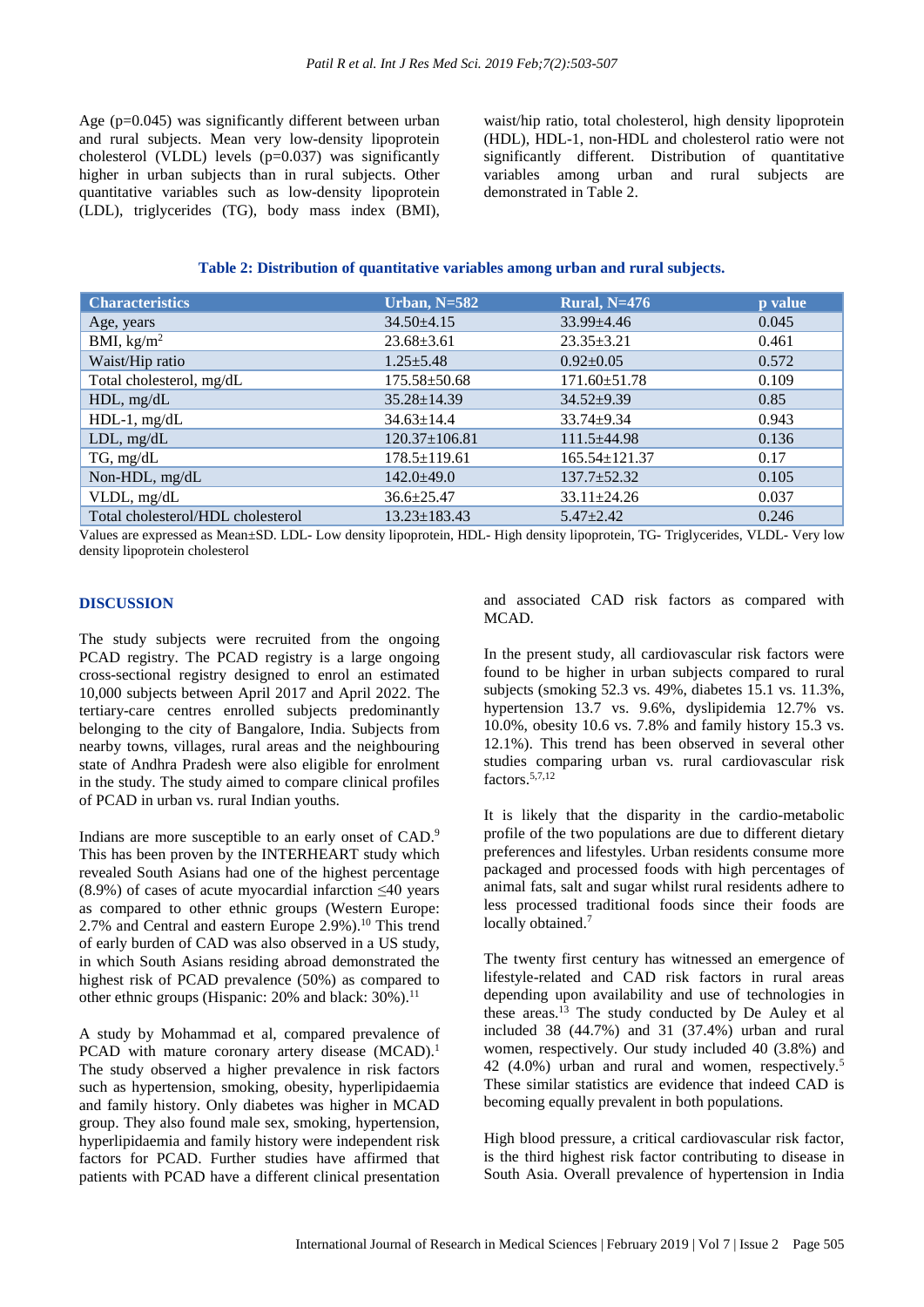was found to be 29.8% with one-third Indians being hypertensive. Significant differences in hypertension prevalence between urban (33.8%) and rural (27.6%) were noted.<sup>14</sup> This could be explained by differences in socioeconomic conditions, other risk factors and higher rates of salty food consumption. A two fold increase in hypertension was observed among Indians when they smoked, had tobacco habits, consumed excess salt or alcohol or had a sedentary life. Gupta et al, stated that due to changes associated with menopause the risk of hypertension increases with age in becoming more prevalent than in men. $<sup>2</sup>$ </sup>

It is well known that the urban population are more inactive than rural subjects. A recent study by Anjana et al, of 142777 Indian patients has revealed alarming statistics.<sup>15</sup> These are: (i) 392 million individuals in India are inactive, (ii) <10% people engage in recreational physical activity, (iii) majority of the time spent in moderate to vigorous intensity activity and was at the workplace and, (iv) those who are physically active carry out only <20 minutes of moderate/vigorous physical activity. Presence of available and affordable transportation systems, sedentary jobs, remote-controlled and automatic appliances have paved the way for the decline in physical activity in the urban lifestyle. This lifestyle pattern is in contrast to rural residents who walk long distances and carry out vigorous activities such as farming and other manual occupations.<sup>7</sup>

Studies have reported CAD prevalence to be 2.5 times higher in urban India compared to rural India. <sup>5</sup> As urban and rural Indians belong to the same genepool this statistic suggests a powerful impact of environmental and lifestyle factors superimposing upon genetic susceptibility.

Another aspect which is most relevant while comparing urban to rural, is availability of healthcare facilities. This study observed that among the cases of ST elevation MI where either emergency thrombolysis, or primary percutaneous coronary intervention is indicated 56.3% of urban and only 9.5% of rural patients reached the tertiary care centre within 3hours of chest pain. This has a significant impact on the outcome of the entire treatment.

Due to the devastating impact of PCAD has a devastating impact on the patient's life. Since it affects the younger working population it results in loss of productive and profitable years of the patient. Therefore, this group of individuals require more attention. Lower cut-offs and stricter goals for individual risk factors such as those followed in the Western populations should be implemented.

This study is limited by the fact that the socioeconomic status and degree of exercise were not outlined among the groups. The second limitation is that subjects were confined to the city of Bangalore and its nearby surrounding areas, thus these findings are subjective to regional variation. Hence, there is a need to study prevalence of multiple CAD risk factors in different regions of India using a uniform protocol.

### **CONCLUSION**

This study concludes that cardiovascular risk factors namely smoking, diabetes, hypertension, dyslipidemia, obesity, alcohol abuse, diet, family history and lipid profile are more prevalent in urban than in rural areas. These risk factors commonly found in the adult population are now becoming more commonly found in the Indian youth.

*Funding: No funding sources Conflict of interest: None declared Ethical approval: The study was approved by the Institutional Ethics Committee*

## **REFERENCES**

- 1. Mohammad AM, Jehangeer HI, Shaikhow SK. Prevalence and risk factors of premature coronary artery disease in patients undergoing coronary angiography in Kurdistan, Iraq. BMC Cardiovasc Dis. 2015;15:155.
- 2. Gupta N, Batta M, Arora K. Cardiovascular disease risk factors assessment in urban versus rural women of same ethnicity. Int J Biomed Res. 2015;6:334-7.
- 3. Enas EA, Singh V, Munjal Y, Bhandari S, Yadave RD, Manchanda S. Reducing the burden of coronary artery disease in India: challenges and opportunities. Indian Heart J. 2008;60:161-75.
- 4. Ahmed ST, Rehman H, Akeroyd JM, Alam M, Shah T, Kalra A, et al. Premature coronary heart disease in South Asians: Burden and determinants. Curr Atheroscler Rep. 2018;20:6.
- 5. De A, Podder G, Adhikari A, Haldar A, Banerjee J, De M. Comparative study of risk factors of cardiac diseases among urban and rural population. Int J Hum Gene. 2013;13:15-9.
- 6. Das M, Pal S, Ghosh A. Rural urban differences of cardiovascular disease risk factors in adult Asian Indians. Am J Hum Biol. 2008;20:440-5.
- 7. Adediran OS, Adebayo PB, Akintunde AA. Anthropometric differences among natives of Abuja living in urban and rural communities: Correlations with other cardiovascular risk factors. BMC Res Notes. 2013;6:123.
- 8. Team R. R Core Team. R: A language and environment for statistical computing. R Foundation for Statistical Computing, Vienna, Austria, 2012. Available at: http://www.R-project.Org.
- 9. Iyengar S, Gupta R, Ravi S, Thangam S, Alexander T, Manjunath C, et al. Premature coronary artery disease in India: Coronary artery disease in the young (CADY) registry. Indian Heart J. 2017;69:211-6.
- 10. Rosengren A, Hawken S, Ôunpuu S, Sliwa K, Zubaid M, Almahmeed WA, et al. Association of